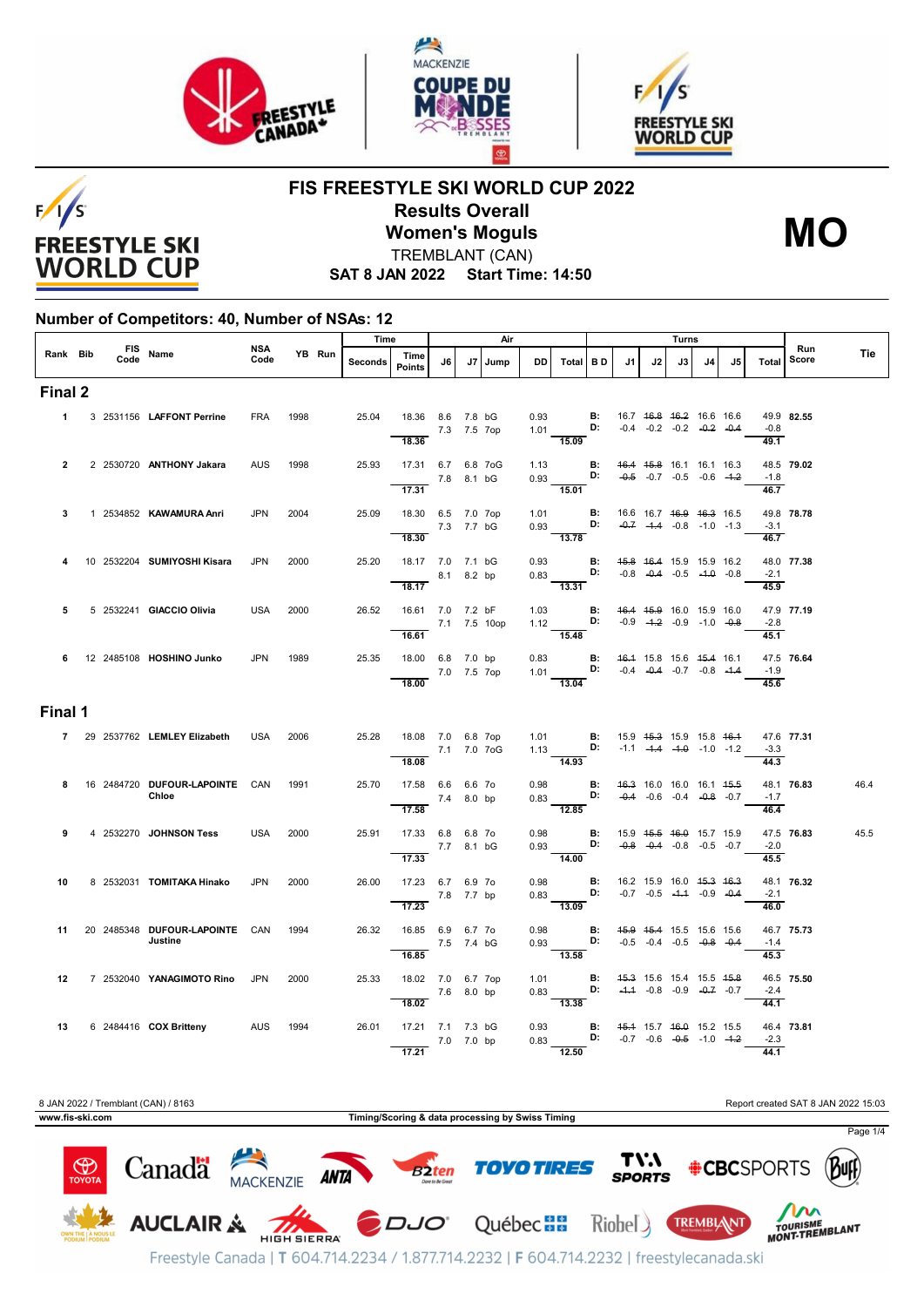

 $F/1/S$ 

**FREESTYLE SKI WORLD CUP** 





# **FIS FREESTYLE SKI WORLD CUP 2022 Results Overall Women's Moguls**



TREMBLANT (CAN)

**SAT 8 JAN 2022 Start Time: 14:50**

|          |                    |                                               |                    |      |        | Time    |                       |     |            | Air  |                     |                                                       |                 |                                                |                                                                |    | Turns          |    |                | Run        |     |
|----------|--------------------|-----------------------------------------------|--------------------|------|--------|---------|-----------------------|-----|------------|------|---------------------|-------------------------------------------------------|-----------------|------------------------------------------------|----------------------------------------------------------------|----|----------------|----|----------------|------------|-----|
| Rank Bib | <b>FIS</b><br>Code | Name                                          | <b>NSA</b><br>Code |      | YB Run | Seconds | Time<br><b>Points</b> | J6  | J7         | Jump | DD                  | Total BD                                              |                 | J1                                             | J2                                                             | J3 | J <sub>4</sub> | J5 | Total          | Score      | Tie |
| 14       |                    | 14 2533488 NAKAO Haruka                       | <b>JPN</b>         | 2001 |        | 26.94   | 16.11 7.8             |     | 6.9 bG     |      | 0.93                |                                                       | B:              |                                                | 45.5 15.5 15.2 44.8 15.2                                       |    |                |    |                | 45.9 73.76 |     |
|          |                    |                                               |                    |      |        |         | 16.11                 | 8.0 | 8.0 IG     |      | 0.94                | 14.35                                                 | D:              |                                                | $-0.7 - 1.1 - 0.7 - 0.8 - 1.4$                                 |    |                |    | $-2.6$<br>43.3 |            |     |
|          |                    |                                               |                    |      |        |         |                       |     |            |      |                     |                                                       |                 |                                                |                                                                |    |                |    |                |            |     |
| 15       |                    | 9 2484307 GALYSHEVA Yuliya                    | KAZ                | 1992 |        | 25.63   | 17.66 5.6 5.7 bG      |     | 7.2 8.0 fG |      | 0.93<br>0.93        |                                                       | <b>B:</b><br>D: |                                                | 15.5 45.8 15.5 15.8 45.3<br>$-5.1$ $-3.5$ $-4.8$ $-4.3$ $-4.8$ |    |                |    | $-13.9$        | 46.8 62.87 |     |
|          |                    |                                               |                    |      |        |         | 17.66                 |     |            |      |                     | 12.31                                                 |                 |                                                |                                                                |    |                |    | 32.9           |            |     |
|          |                    | 16 32 2529074 CARROLL Avital                  | <b>USA</b>         | 1996 |        | 26.48   | 16.66 4.5 5.0 7op     |     |            |      | 1.01                |                                                       | B:              |                                                | 14.8 13.9 14.9 14.3 14.0                                       |    |                |    |                | 43.1 43.02 |     |
|          |                    |                                               |                    |      |        |         |                       |     | 5.7 6.5 bG |      | 0.93                |                                                       | D:              |                                                | $-9.0$ $-9.3$ $-8.9$ $-8.5$ $-44.0$                            |    |                |    | $-27.2$        |            |     |
|          |                    |                                               |                    |      |        |         | 16.66                 |     |            |      |                     | 10.46                                                 |                 |                                                |                                                                |    |                |    | 15.9           |            |     |
|          | Qualification      |                                               |                    |      |        |         |                       |     |            |      |                     |                                                       |                 |                                                |                                                                |    |                |    |                |            |     |
|          |                    | 17 17 2533204 SCHWINGHAMMER                   | CAN                | 2001 |        | 27.41   | 15.56 7.0 7.0 bT      |     |            |      | 0.80                |                                                       | B:              |                                                | 15.1 14.7 45.6 44.5 15.4                                       |    |                |    |                | 45.2 71.22 |     |
|          |                    | Maia                                          |                    |      |        |         |                       |     | 7.7 7.7 fT |      | 0.84                |                                                       | D:              |                                                | $-0.4$ $-0.8$ $-0.5$ $-0.7$ $-0.4$                             |    |                |    | $-1.6$         |            |     |
|          |                    |                                               |                    |      |        |         | 15.56                 |     |            |      |                     | $\frac{12.06}{ }$                                     |                 |                                                |                                                                |    |                |    | 43.6           |            |     |
| 18       |                    | 13 2531523 BROWN Berkley                      | CAN                | 2000 |        | 27.32   | 15.66 6.7 6.3 7op     |     |            |      | 1.01                |                                                       | B:              | 14.9 15.0 <del>14.9</del> 15.1 <del>15.9</del> |                                                                |    |                |    |                | 45.0 70.92 |     |
|          |                    |                                               |                    |      |        |         | 15.66                 |     | 8.0 8.2 fT |      | 0.84                | <b>D:</b> $-0.9$ $-4.6$ $-1.2$ $-1.0$ $-0.3$<br>13.36 |                 |                                                |                                                                |    |                |    | $-3.1$<br>41.9 |            |     |
|          |                    |                                               |                    |      |        |         |                       |     |            |      |                     |                                                       |                 |                                                |                                                                |    |                |    |                |            |     |
| 19       |                    | 15 2535385 GORODKO<br>Anastassiya             | KAZ                | 2005 |        | 26.83   | 16.24 5.6 5.8 7op     |     | 6.1 7.2 bG |      | 1.01<br>0.93        | D:                                                    | <b>B:</b>       | 14.4 15.1 <del>15.9</del> 15.5 <del>14.0</del> | $-0.8$ $-1.2$ $-0.7$ $-1.0$ $-4.9$                             |    |                |    | $-3.0$         | 45.0 70.17 |     |
|          |                    |                                               |                    |      |        |         | 16.24                 |     |            |      |                     | $-11.93$                                              |                 |                                                |                                                                |    |                |    | 42.0           |            |     |
| 20       |                    | 23 2532509 WEESE Sophie                       | <b>GER</b>         | 1999 |        | 25.85   | 17.40 6.1 6.4 bp      |     |            |      | 0.83                |                                                       | <b>B:</b>       | 13.7 14.9 <del>13.5</del> <del>15.6</del> 14.2 |                                                                |    |                |    |                | 42.8 68.19 |     |
|          |                    |                                               |                    |      |        |         |                       |     | 6.9 6.9 bG |      |                     | $0.93$ D:                                             |                 |                                                | $-0.9$ $-1.0$ $-1.4$ $-1.2$ $-4.8$                             |    |                |    | $-3.6$         |            |     |
|          |                    |                                               |                    |      |        |         | 17.40                 |     |            |      |                     | 11.59                                                 |                 |                                                |                                                                |    |                |    | 39.2           |            |     |
| 21       |                    | 24 2529730 ASH Sophie                         | <b>AUS</b>         | 1996 |        | 28.03   | 14.82 6.0 5.6 bG      |     |            |      | 0.93                |                                                       | B:              |                                                | 45.2 14.6 44.0 14.6 14.4                                       |    |                |    |                | 43.6 66.93 |     |
|          |                    |                                               |                    |      |        |         | 14.82                 | 8.1 | 8.2 bT     |      | 0.80<br>and a state | $\overline{11.91}$                                    | D:              |                                                | $-0.9$ $-4.6$ $-0.8$ $-1.5$ $-1.0$                             |    |                |    | $-3.4$<br>40.2 |            |     |
|          |                    |                                               |                    |      |        |         |                       |     |            |      |                     |                                                       |                 |                                                |                                                                |    |                |    |                |            |     |
| 22       |                    | 27 2531811 DESMARAIS GILBERT CAN<br>Laurianne |                    | 1997 |        | 26.99   | 16.05 6.0 5.9 bG      |     | 5.8 6.8 bp |      | 0.93<br>0.83        |                                                       | <b>B:</b><br>D: | 14.4 14.2 44.4 14.8 45.3                       | $-0.6$ $-2.0$ $-1.2$ $-1.1$ $-1.4$                             |    |                |    | $-3.7$         | 43.4 66.50 |     |
|          |                    |                                               |                    |      |        |         | 16.05                 |     |            |      |                     | 10.75                                                 |                 |                                                |                                                                |    |                |    | 39.7           |            |     |
| 23       |                    | 35 2532819 WEESE Hanna                        | GER                | 2001 |        | 27.25   | 15.75 7.2 7.5 bG      |     |            |      | 0.93                |                                                       | <b>B:</b>       |                                                | 13.7 14.4 <del>13.4</del> 14.2 <del>15.5</del>                 |    |                |    |                | 42.3 66.22 |     |
|          |                    |                                               |                    |      |        |         |                       |     | 6.8 6.8 bp |      | 0.83                |                                                       | D:              |                                                | $-1.4$ $-2.0$ $-2.0$ $-0.6$ $-0.9$                             |    |                |    | $-4.3$         |            |     |
|          |                    |                                               |                    |      |        |         | 15.75                 |     |            |      |                     | 12.47                                                 |                 |                                                |                                                                |    |                |    | 38.0           |            |     |
| 24       |                    | 26 2530539 GERKEN SCHOFIELD GBR               |                    | 1998 |        | 28.30   | 14.50 6.2 6.2 bp      |     |            |      | 0.83                |                                                       | <b>B:</b>       | 14.4 46.0 43.5 15.3 15.5                       |                                                                |    |                |    |                | 45.2 66.04 |     |
|          |                    | Leonie                                        |                    |      |        |         | 14.50                 |     | 7.0 7.2 bG |      |                     | 0.93<br>11.74                                         | D:              |                                                | $-2.4$ $-4.0$ $-2.5$ $-1.5$ $-1.5$                             |    |                |    | $-5.4$<br>39.8 |            |     |
|          |                    |                                               |                    |      |        |         |                       |     |            |      |                     |                                                       |                 |                                                |                                                                |    |                |    |                |            |     |
| 25       | 30 2527561 LINan   |                                               | <b>CHN</b>         | 1992 |        | 29.47   | 13.12 6.8 6.3 bp      |     | 6.9 6.7 bG |      | 0.83<br>0.93        |                                                       | <b>B:</b><br>D: |                                                | 15.1 14.6 15.1 43.5 45.2<br>$-1.2$ $-1.2$ $-1.4$ $-4.4$ $-2.9$ |    |                |    | $-3.8$         | 44.8 65.87 |     |
|          |                    |                                               |                    |      |        |         | 13.12                 |     |            |      |                     | 11.75                                                 |                 |                                                |                                                                |    |                |    | 41.0           |            |     |
| 26       |                    | 21 2532085 AMRENOVA Ayaulym KAZ               |                    | 2001 |        | 27.17   | 15.84 6.0 5.7 bp      |     |            |      | 0.83                |                                                       | <b>B:</b>       |                                                | 14.3 15.2 45.5 15.4 43.0                                       |    |                |    |                | 44.9 64.85 |     |
|          |                    |                                               |                    |      |        |         |                       |     | 6.1 6.3 bG |      | 0.93                |                                                       | D:              |                                                | $-1.8$ $-2.4$ $-0.9$ $-2.5$ $-2.3$                             |    |                |    | $-6.5$         |            |     |
|          |                    |                                               |                    |      |        |         | 15.84                 |     |            |      |                     | 10.61                                                 |                 |                                                |                                                                |    |                |    | 38.4           |            |     |
| 27       |                    | 19 2530540 GERKEN SCHOFIELD GBR               |                    | 1999 |        | 26.93   | 16.13 6.7 6.0 bG      |     |            |      | 0.93                |                                                       |                 | <b>B:</b> 42.9 14.8 13.6 14.4 45.2             |                                                                |    |                |    |                | 42.8 64.64 |     |
|          |                    | Makayla                                       |                    |      |        |         | 16.13                 |     | 6.5 6.3 bp |      | 0.83                | 11.21                                                 | D:              |                                                | $-4.5$ $-2.0$ $-2.3$ $-1.7$ $-1.8$                             |    |                |    | $-5.5$<br>37.3 |            |     |
|          |                    |                                               |                    |      |        |         |                       |     |            |      |                     |                                                       |                 |                                                |                                                                |    |                |    |                |            |     |

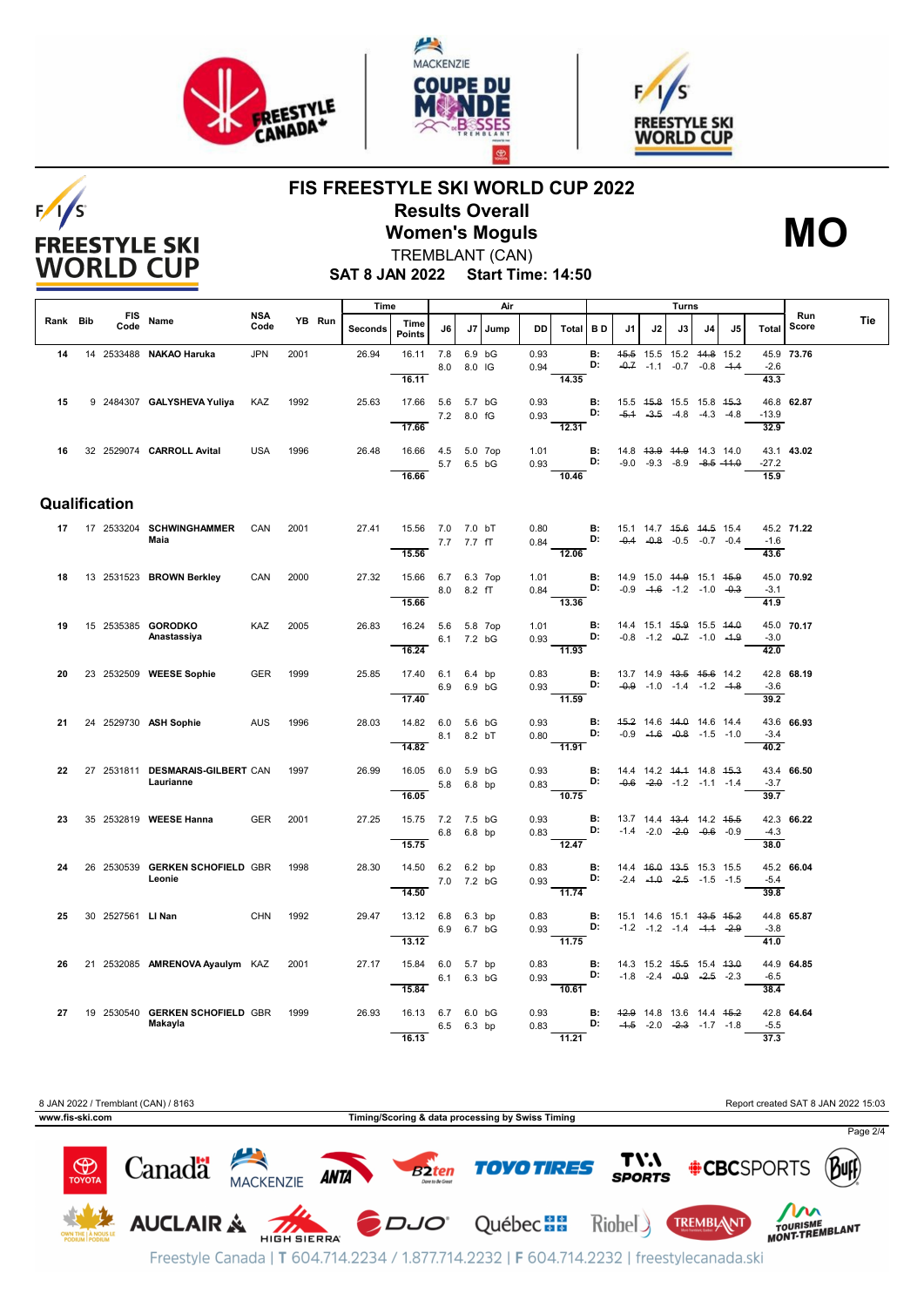

 $F/I/S$ 

**FREESTYLE SKI WORLD CUP** 





## **FIS FREESTYLE SKI WORLD CUP 2022 Results Overall Women's Moguls**



**SAT 8 JAN 2022 Start Time: 14:50** TREMBLANT (CAN)

|          |      |                                      |             |      |        | Time    |                                 |             |        | Air     |              |                                                                     | Turns     |                                                          |                                                                |    |    |    |                             |              |     |
|----------|------|--------------------------------------|-------------|------|--------|---------|---------------------------------|-------------|--------|---------|--------------|---------------------------------------------------------------------|-----------|----------------------------------------------------------|----------------------------------------------------------------|----|----|----|-----------------------------|--------------|-----|
| Rank Bib | Code | FIS Name                             | NSA<br>Code |      | YB Run | Seconds | Time<br><b>Points</b>           | J6 I        |        | J7 Jump | DD I         | Total BD                                                            |           | J1                                                       | J2                                                             | J3 | J4 | J5 | Total                       | Run<br>Score | Tie |
| 28       |      | 25 2532844 HOGG Madison              | <b>USA</b>  | 2001 |        | 27.48   | 15.47 6.2                       |             | 6.1 bp |         | 0.83         |                                                                     | В:<br>D:  |                                                          | 43.6 45.7 14.9 15.4 15.1                                       |    |    |    |                             | 45.4 64.62   |     |
|          |      |                                      |             |      |        |         | 15.47                           | 6.8 7.3 bG  |        |         | 0.93         | 11.65                                                               |           |                                                          | $-3.5$ $-2.6$ $-2.2$ $-4.4$ $-3.1$                             |    |    |    | $-7.9$<br>37.5              |              |     |
| 29       |      | 39 2528169 GASPARINI Nicole          | SUI         | 1997 |        | 28.35   | 14.44 6.7 5.9 bT                |             |        |         | 0.80         |                                                                     |           | <b>B:</b> 42.7 14.2 14.0 44.6 14.0                       |                                                                |    |    |    |                             | 42.2 62.07   |     |
|          |      |                                      |             |      |        |         | 14.44                           | 6.1 5.3 bG  |        |         | 0.93         | D:<br>$\overline{10.33}$                                            |           |                                                          | $-4.4$ $-2.1$ $-1.5$ $-1.3$ $-3.0$                             |    |    |    | $-4.9$<br>$\overline{37.3}$ |              |     |
| 30       |      | 40 2530274 CABROL Camille            | <b>FRA</b>  | 1997 |        | 27.91   | 14.97 7.0 6.3 bp                |             |        |         | 0.83         |                                                                     |           | <b>B:</b> 44.0 43.2 13.7 13.8 13.7                       |                                                                |    |    |    |                             | 41.2 60.24   |     |
|          |      |                                      |             |      |        |         | 6.7 5.9 bG                      |             |        |         |              | 0.93 <b>D:</b> $-3.4$ $-1.5$ $-3.0$ $-4.5$ $-2.8$                   |           |                                                          |                                                                |    |    |    | $-7.3$                      |              |     |
|          |      |                                      |             |      |        |         | 14.97                           |             |        |         |              | $\frac{1}{11.37}$                                                   |           |                                                          |                                                                |    |    |    | 33.9                        |              |     |
| 31       |      | 31 2537262 CAO Tianging              | CHN 2004    |      |        | 29.08   | 13.58 7.5 6.5 bL                | 7.0 7.2 7op |        |         | 0.82<br>1.01 |                                                                     | D:        | <b>B:</b> 12.8 13.6 <del>12.6</del> 14.1 <del>14.7</del> | $-3.3$ $-2.0$ $-3.2$ $-4.4$ $-4.4$                             |    |    |    | $-8.5$                      | 40.5 58.49   |     |
|          |      |                                      |             |      |        |         | 13.58                           |             |        |         |              | $-12.91$                                                            |           |                                                          |                                                                |    |    |    | 32.0                        |              |     |
| 32       |      | 37 2532903 WANG Jin                  | <b>CHN</b>  | 1997 |        | 28.97   | 13.71 4.1 5.9 1                 |             |        |         | 0.81         | D:                                                                  | <b>B:</b> |                                                          | 43.0 14.4 14.0 44.4 13.0<br>$-2.4$ $-4.2$ $-1.5$ $-2.4$ $-3.4$ |    |    |    | $-6.3$                      | 41.4 57.29   |     |
|          |      |                                      |             |      |        |         | 13.71                           | 5.0 5.7 bp  |        |         | 0.83         | 8.48                                                                |           |                                                          |                                                                |    |    |    | 35.1                        |              |     |
| 33       |      | 33 2531939 NUNN Skyler<br><b>GBR</b> |             | 1999 |        | 27.51   | 15.44 6.3 6.0 bp                |             |        |         | 0.83         |                                                                     | <b>B:</b> |                                                          | 42.7 45.4 14.2 14.8 13.8                                       |    |    |    |                             | 42.8 55.53   |     |
|          |      |                                      |             |      |        |         | 15.44                           | 4.7 3.9 bG  |        |         | 0.93         | 9.09                                                                | D:        |                                                          | $-4.1$ $-3.8$ $-3.9$ $-2.0$ $-5.2$                             |    |    |    | $-11.8$<br>31.0             |              |     |
| 34       |      | 34 2530097 RAMSAUER Katharina AUT    |             | 1995 |        | 29.30   | 13.32 5.9 5.7 bG                |             |        |         | 0.93         |                                                                     |           | <b>B:</b> 43.2 13.2 13.8 44.8 13.3                       |                                                                |    |    |    |                             | 40.3 52.53   |     |
|          |      |                                      |             |      |        |         |                                 | 6.6 5.9 bL  |        |         | 0.82         |                                                                     | D:        |                                                          | $-3.5$ $-3.4$ $-3.8$ $-4.3$ $-6.9$                             |    |    |    | $-11.6$                     |              |     |
|          |      |                                      |             |      |        |         | 13.32                           |             |        |         |              | 10.51                                                               |           |                                                          |                                                                |    |    |    | 28.7                        |              |     |
| 35       |      | 38 2533011 GUAN Ziyan                | <b>CHN</b>  | 2000 |        | 31.93   | 10.21 6.0 5.7 bT                | 6.0 6.3 bG  |        |         | 0.80<br>0.93 | <b>D:</b> $-4.3$ $-2.7$ $-3.7$ $-1.4$ $-3.4$                        |           | <b>B:</b> 42.6 13.2 13.0 43.6 13.2                       |                                                                |    |    |    | $-7.5$                      | 39.4 52.50   |     |
|          |      |                                      |             |      |        |         | 10.21                           |             |        |         |              | 10.39                                                               |           |                                                          |                                                                |    |    |    | 31.9                        |              |     |
| 36       |      | 36 2534658 PRYIMAK Viktoriia         | <b>UKR</b>  | 2003 |        | 32.55   | 9.47 6.3 6.0 S                  |             |        |         | 0.48         | <b>D:</b> $-1.8$ $-1.6$ $-1.5$ $-3.1$ $-4.2$                        |           | <b>B:</b> 44.2 14.0 44.5 13.2 12.8                       |                                                                |    |    |    | $-6.5$                      | 40.0 51.06   |     |
|          |      |                                      |             |      |        |         | 6.2 6.2 bp<br>$\overline{9.47}$ |             |        |         | 0.83         | 8.09                                                                |           |                                                          |                                                                |    |    |    | 33.5                        |              |     |
| 37       |      | 22 2530565 GILBERT Valerie           | CAN         | 1998 |        | 27.18   | 15.83 5.6 5.1 7op               |             |        |         | 1.01         |                                                                     |           | <b>B:</b> 14.1 4 <del>5.3</del> 44.0 14.7 14.0           |                                                                |    |    |    |                             | 42.8 42.95   |     |
|          |      |                                      |             |      |        |         | 15.83                           | 6.7 7.1 bp  |        |         | 0.83         | <b>D:</b> $-40.4$ $-6.4$ $-9.0$ $-7.6$ $-10.2$<br>$\frac{1}{11.12}$ |           |                                                          |                                                                |    |    |    | $-26.8$<br>16.0             |              |     |
| 38       |      | 28 2533012 MA Zhuoni                 | CHN         | 1998 |        | 37.43   | 3.70  4.6  4.6  bT              |             |        |         | 0.80         |                                                                     |           | <b>B:</b> 44.8 43.6 12.8 13.5 13.0                       |                                                                |    |    |    |                             | 39.3 19.43   |     |
|          |      |                                      |             |      |        |         |                                 | 6.6 6.0 bG  |        |         | 0.93         | $D: 40.4 - 10.8 - 10.6 - 12.6 - 11.7$                               |           |                                                          |                                                                |    |    |    | $-33.1$                     |              |     |
|          |      |                                      |             |      |        |         | 3.70                            |             |        |         |              | 9.53                                                                |           |                                                          |                                                                |    |    |    | 6.2                         |              |     |
|          |      | 41 2535386 <b>GRAUR Olessya</b>      | KAZ 2004    |      |        |         |                                 |             |        |         |              |                                                                     |           |                                                          |                                                                |    |    |    |                             | <b>DNS</b>   |     |
|          |      |                                      |             |      |        |         |                                 |             |        |         |              |                                                                     |           |                                                          |                                                                |    |    |    |                             |              |     |
|          |      | 42 2527373 HIMBURY Madii             | AUS 1994    |      |        |         |                                 |             |        |         |              |                                                                     |           |                                                          |                                                                |    |    |    |                             | <b>DNS</b>   |     |